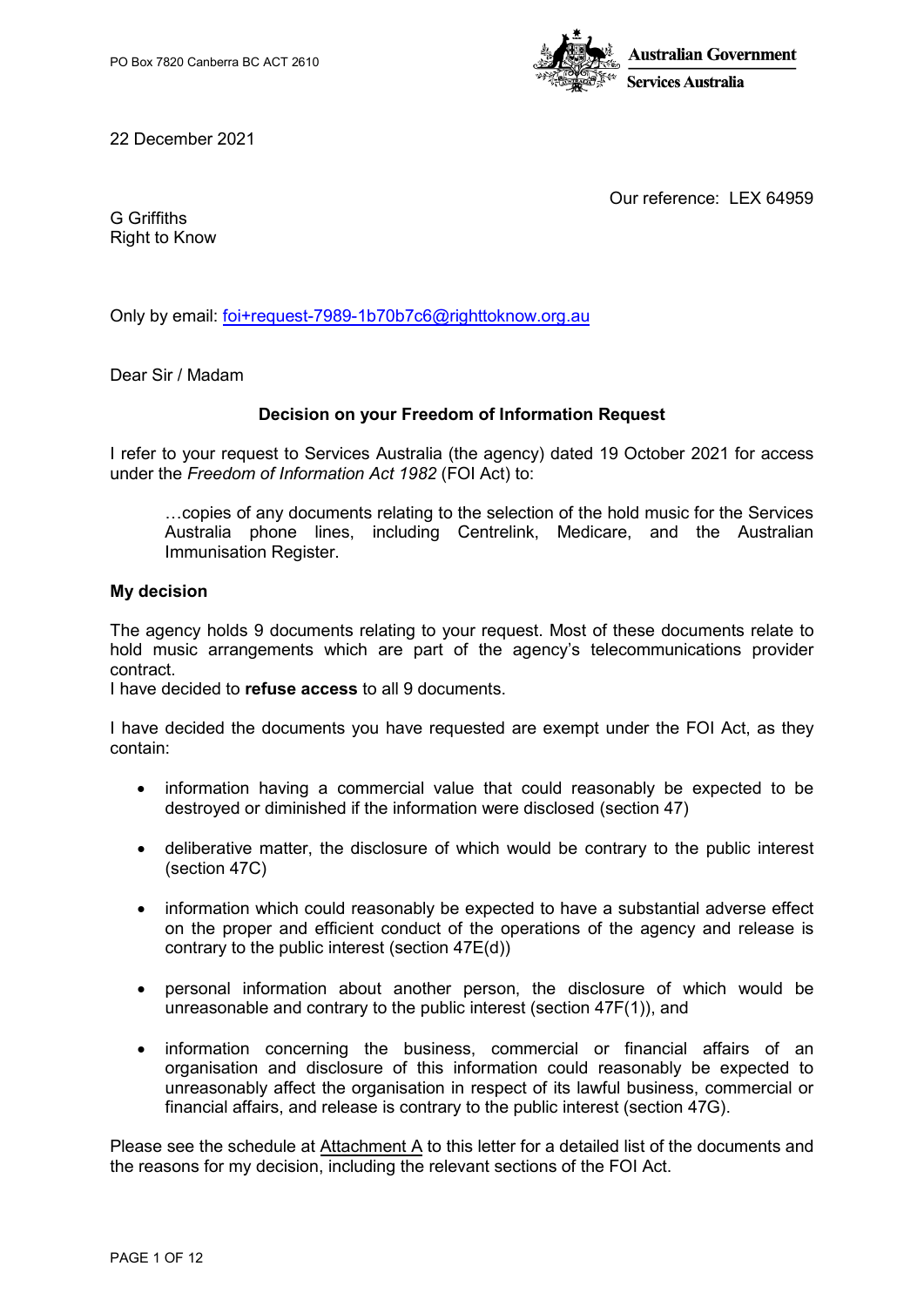#### **You can ask for a review of our decision**

If you disagree with any part of the decision you can ask for a review. There are two ways you can do this. You can ask for an internal review from within the agency, or an external review by the Office of the Australian Information Commissioner. See Attachment B for more information about how to request a review.

#### **Further assistance**

If you have any questions please email [FOI.LEGAL.TEAM@servicesaustralia.gov.au.](mailto:xxx.xxxxx.xxxx@xxxxxxxxxxxxxxxxx.xxx.xx)

Yours sincerely

**Philippa**  Authorised FOI Decision Maker Freedom of Information Team Information Access Branch | Legal Services Division Services Australia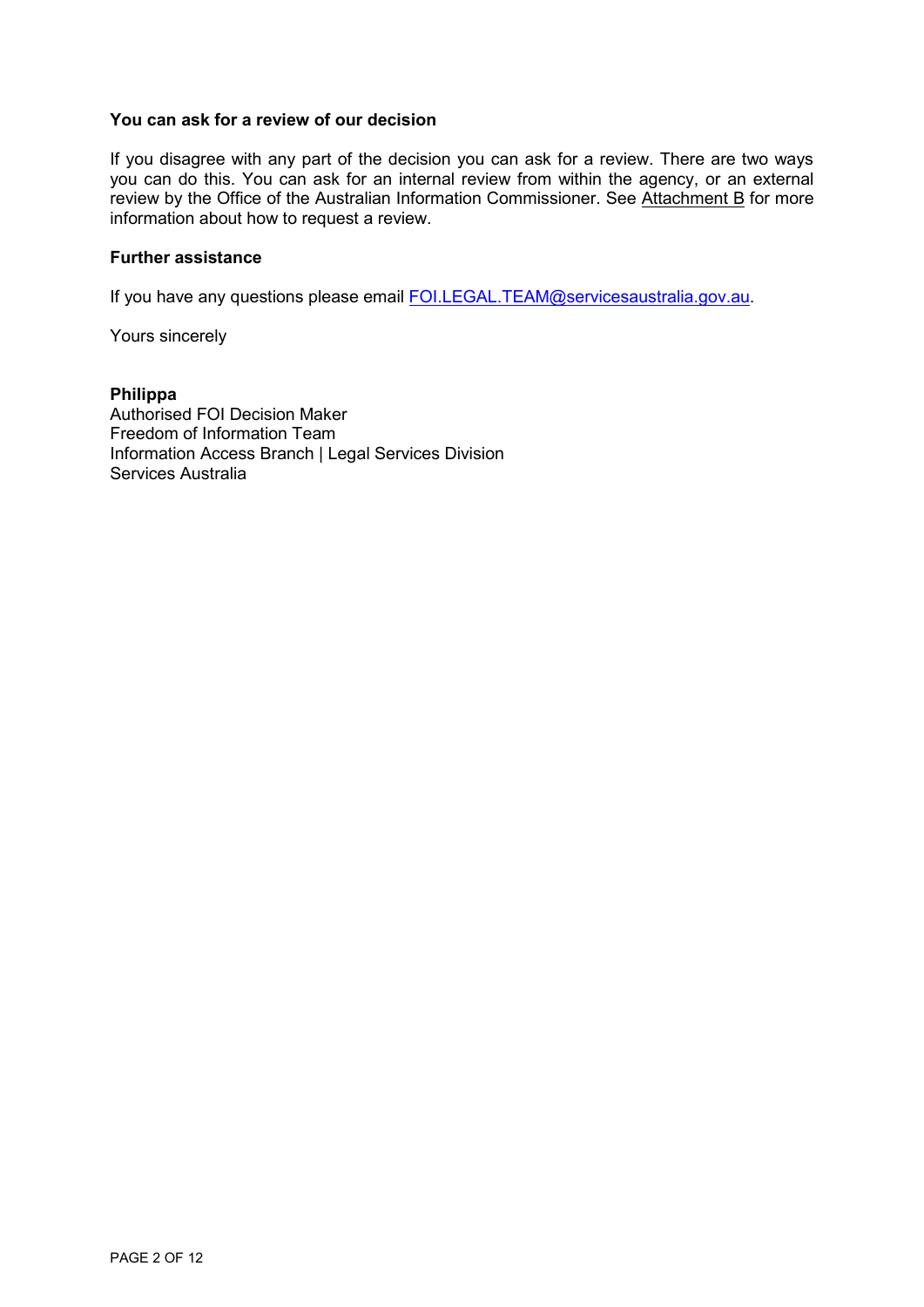**Attachment A**

# **SCHEDULE OF DOCUMENTS**

# **GRIFFITHS, G (Right to Know) - LEX 64959**

| <b>Doc</b><br>No. | <b>Description</b>               | <b>Decision</b> | <b>Exemption</b>       | <b>Comments</b>                                                                                                                                                                              |
|-------------------|----------------------------------|-----------------|------------------------|----------------------------------------------------------------------------------------------------------------------------------------------------------------------------------------------|
| $\mathbf{1}$ .    | <b>CSSC Minute</b>               | Exempt in full  | s 47C<br>$s$ 47 $E(d)$ | Deliberative material (section 47C).<br>Information that would have a substantial adverse effect<br>on the proper and efficient conduct of the operations of the<br>agency (section 47E(d)). |
| 2.                | <b>Project Timeline</b>          | Exempt in full  | s 47E(d)               | Information that would have a substantial adverse effect<br>on the proper and efficient conduct of the operations of the<br>agency (section 47E(d)).                                         |
| 3.                | Response                         | Exempt in full  | $s$ 47 $E(d)$          | Information that would have a substantial adverse effect<br>on the proper and efficient conduct of the operations of the<br>agency (section 47E(d)).                                         |
| 4.                | <b>Survey Responses</b>          | Exempt in full  | $s$ 47 $E(d)$          | Information that would have a substantial adverse effect<br>on the proper and efficient conduct of the operations of the<br>agency (section 47E(d)).                                         |
| 5.                | Hold Music Survey correspondence | Exempt in full  | $s$ 47 $E(d)$          | Information that would have a substantial adverse effect<br>on the proper and efficient conduct of the operations of the<br>agency (section 47E(d)).                                         |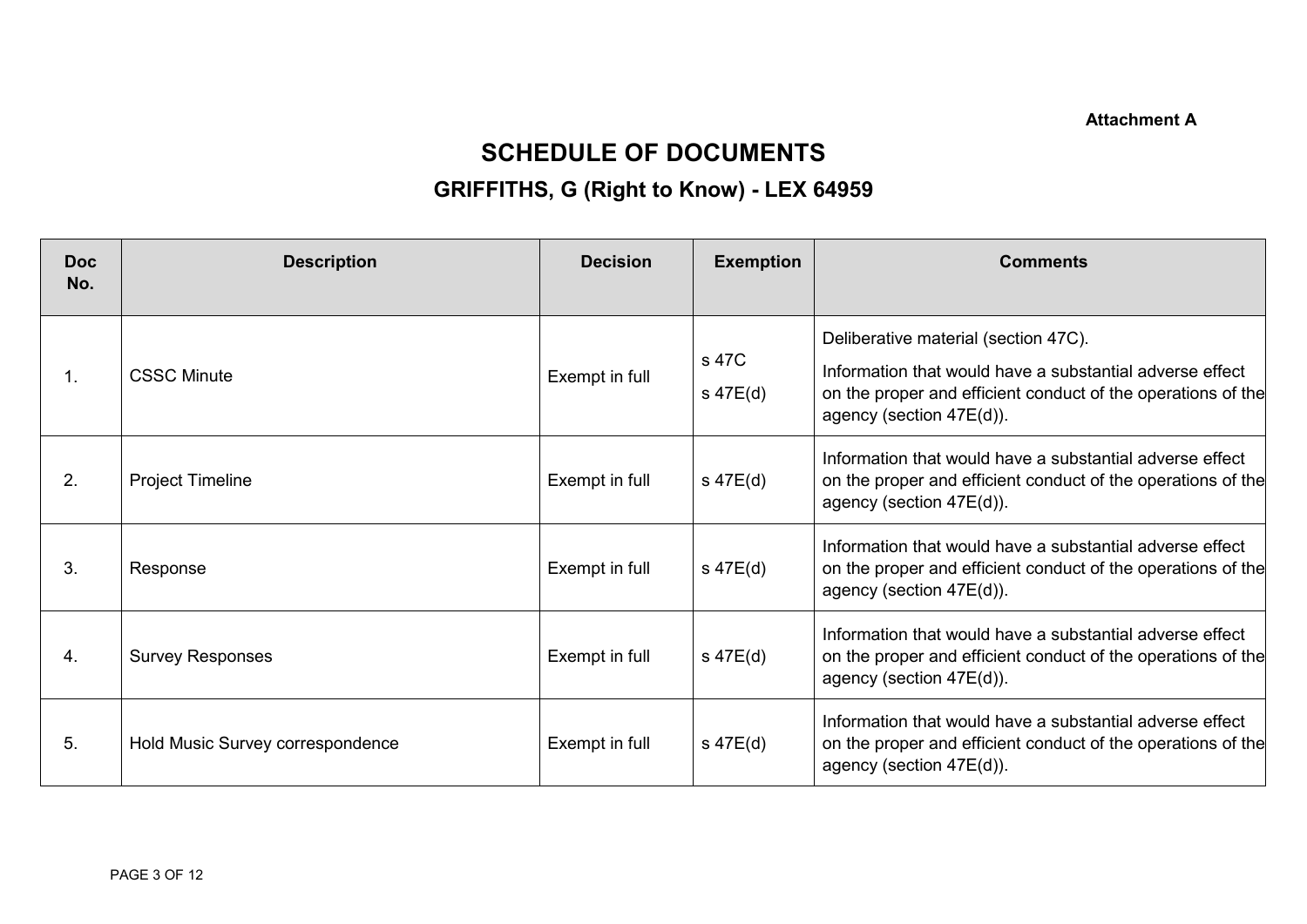| <b>Doc</b><br>No. | <b>Description</b>                                 | <b>Decision</b> | <b>Exemption</b>                   | <b>Comments</b>                                                                                                                                                                                                                                                                                                                                              |
|-------------------|----------------------------------------------------|-----------------|------------------------------------|--------------------------------------------------------------------------------------------------------------------------------------------------------------------------------------------------------------------------------------------------------------------------------------------------------------------------------------------------------------|
| 6.                | Deputy Secretary Service Delivery Operations Brief | Exempt in full  | s 47C                              | Deliberative material (section 47C).                                                                                                                                                                                                                                                                                                                         |
| 7.                | Chief Executive Officer Brief - Hold Music         | Exempt in full  | s 47C<br>$s$ 47F(1)                | Deliberative material (section 47C).<br>Personal information (section 47F(1)).                                                                                                                                                                                                                                                                               |
| 8.                | Managed Telephony Services contract extract        | Exempt in full  | s 47E(d)<br>s 47G                  | Information that would have a substantial adverse effect<br>on the proper and efficient conduct of the operations of the<br>agency (section 47E(d)).<br>Information concerning the business, commercial or<br>financial affairs of an organisation (section 47G).                                                                                            |
| 9.                | Music on Hold - Production Deployment              | Exempt in full  | s 47<br>s 47C<br>s 47E(d)<br>s 47G | Commercially valuable information (section 47).<br>Deliberative material (section 47C).<br>Information that would have a substantial adverse effect<br>on the proper and efficient conduct of the operations of the<br>agency (section 47E(d)).<br>Information concerning the business, commercial or<br>financial affairs of an organisation (section 47G). |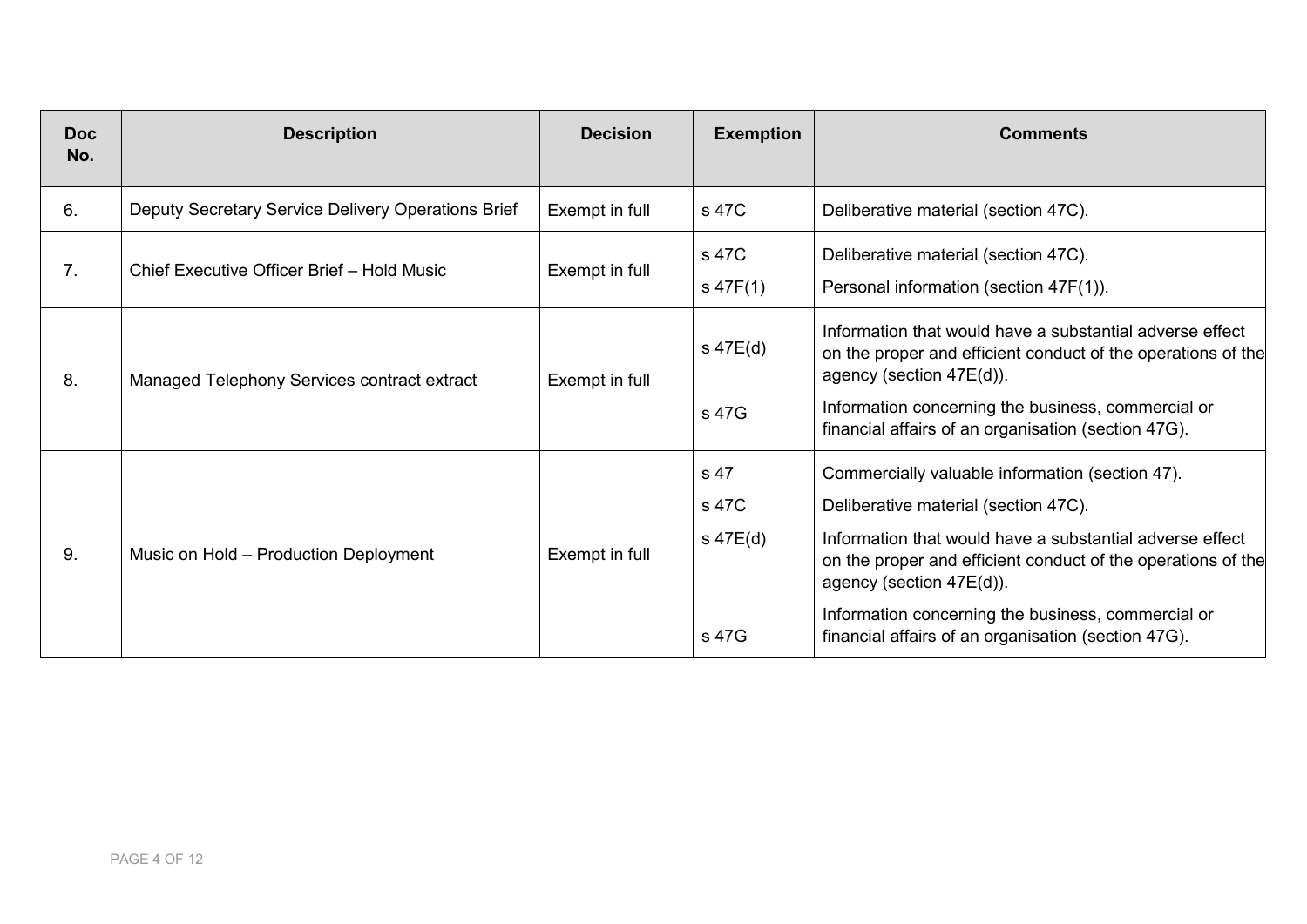# **REASONS FOR DECISION**

# **What you requested**

Please provide copies of any documents relating to the selection of the hold music for the Services Australia phone lines, including Centrelink, Medicare, and the Australian Immunisation Register.

# **Charges**

On 5 November 2021, the agency notified you in accordance with section 29 of the FOI Act you were liable to pay a change for the processing of your request. Our preliminary assessment of the charge was \$110.00.

In accordance with Regulation 10 of the *Freedom of Information (Charges) Regulations 2019* (Regulations), I have considered the actual time taken to process your request. Pursuant to the Regulations, the agency must consider whether the amount paid equals the actual amount you would be liable to pay in respect of the charge. I consider the charge of \$110.00 to be a fair and accurate reflection of the time taken to process your request.

On this basis, I have fixed the charge at \$110.00 under Regulation 9 of the Regulations.

## **What I took into account**

In reaching my decision I took into account:

- your request dated 19 October 2021
- the documents falling within the scope of your request
- consultation with third parties about documents containing information concerning their organisation's business and commercial affairs
- whether the release of material is in the public interest
- consultations with agency officers about:
	- o the nature of the documents
	- $\circ$  the agency's operating environment and functions
- guidelines issued by the Australian Information Commissioner under section 93A of the FOI Act (the Guidelines), and
- the FOI Act.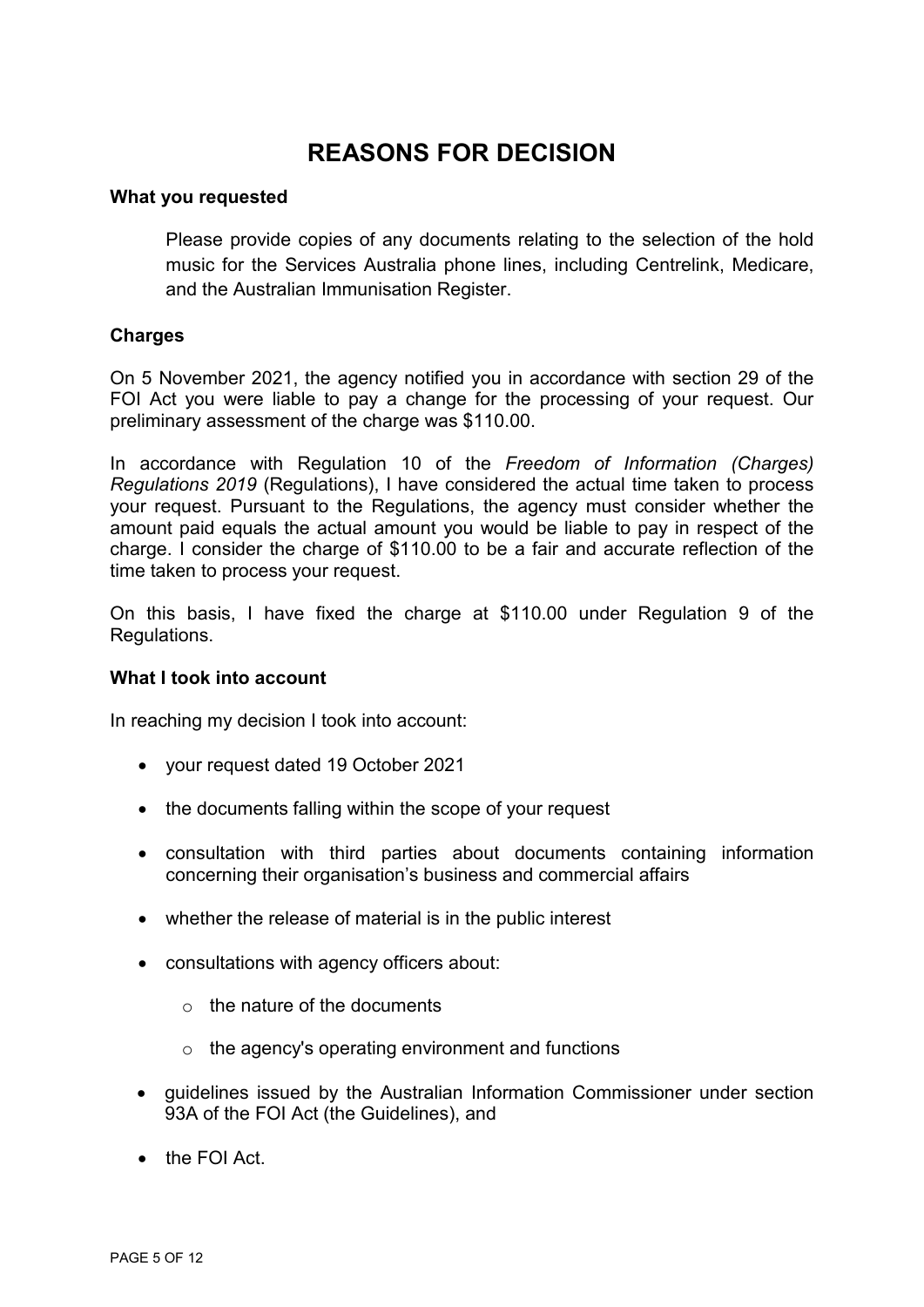# **Reasons for my decisions**

I am authorised to make decisions under section 23(1) of the FOI Act.

I have decided the documents you have requested are exempt under the FOI Act. My findings of fact and reasons for deciding this are discussed below.

## Commercially valuable information

I have applied the exemption in section 47(1)(b) of the FOI Act to Document 9.

This section of the FOI Act allows the agency to exempt material from release if disclosure would reveal trade secrets or destroy or diminish commercially valuable information.

Commercial value may relate, for example, to the profitability or viability of a continuing business operation or commercial activity in which an agency or person is involved.

Document 9 is a Project Request for the provision of managed telecommunication services. This document is confidential and is not in the public domain. I am satisfied this information has commercial value as it includes commercial quotations and fees for scoping of work. Further, I am satisfied parts of this document contain technically sensitive information, strategies and solutions that remain the intellectual property of a telecommunications vendor, and this information is commercially valuable.

Should this document be released, competitors of the telecommunications vendor could be provided information about the technical and commercial specifics of the services provided to the agency by this business. Dissemination of this information would enable competitors to emulate the technical services and provide them at a lower price point, damaging the commercial viability of the services provided.

I consulted with the telecommunications vendor who provided this document to the agency. In its submissions, the vendor confirmed the confidentiality of the information, the commercial value of the information and the advantageous nature of this information should it be disclosed to competitors. Specifically, the vendor submitted that competitors would be able to gain a commercial advantage over the vendor when competing on similar projects in the future.

Having considered the vendor's submission and the material in question, I am satisfied the commercial value of Document 9 would be, or could reasonably be expected to be, destroyed or diminished if the information was disclosed.

For the reasons set out above, I am satisfied Document 9 is exempt in full under section 47(1)(b) of the FOI Act.

## Deliberative processes

Section 47C of the FOI Act provides a document is conditionally exempt if it would disclose deliberative matter. Deliberative matter is an opinion, advice or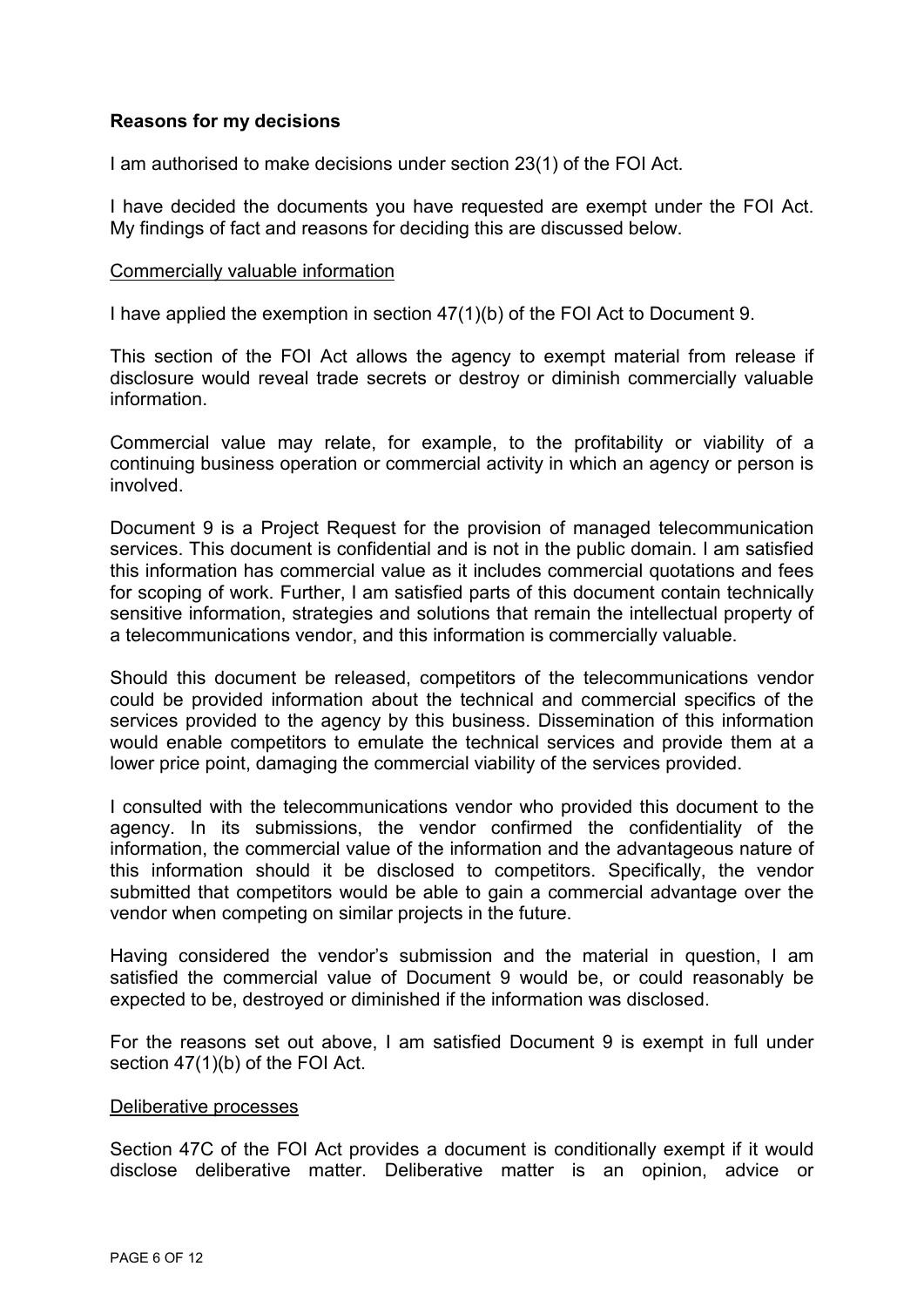recommendation, or a consultation or deliberation that has taken place in the course of, or for the purposes of, the deliberative processes of an agency. Material which is operational or purely factual information is not deliberative. The deliberative exemption also does not apply to reports of scientific or technical experts, reports of a body or organisation prescribed by the regulations, or a formal statement of reasons.

I have applied this exemption to Documents 1, 6, 7 and 9. I am satisfied Documents 1, 6 and 7 are briefing documents containing information to be considered by senior agency staff about on hold music and commercial agreements to obtain this service. This includes opinions, advice and recommendations.

Further, I am satisfied Document 9 contains recommendations to senior staff about engaging the telecommunications vendor and recommendations around procuring the vendor's services. I am satisfied the documents are not operational information or purely factual information and are otherwise not of a kind specifically excluded by the FOI Act.

Accordingly, I am of the view that the information is also conditionally exempt under section 47C of the FOI Act.

# Operations of the agency

I have applied the exemption in section  $47E(d)$  of the FOI Act to Documents  $1 - 5$ , and  $8 - 9$ .

This section of the FOI Act allows the agency to redact material from a document if its disclosure would have a serious or significant effect on the agency's ability to conduct its operations efficiently and properly.

The relevant documents contain information about the selection of hold music and in queue announcements for telephony queues, including selection methodology, project timelines, outcomes, vendor sourcing arrangements and cost. I am satisfied this information is relevant to the implementation, delivery and management of a process administered by the agency, and is therefore relevant to the conduct of the agency's operations.

I consider providing the exempt material to you, which is not publicly available, would negatively affect the conduct of the operations of the agency because it would reveal information about vendor sourcing and commercial arrangements of the agency, and compromise the agency's ability to effectively obtain tenders from suitably qualified telecommunication service vendors.

Should this information be released, there is a significant risk third parties will not consider tendering for projects if a precedent of the agency releasing technical and commercially valuable information under FOI is established. Alternatively, third parties may not provide all relevant information (out of fear of commercially valuable information being disclosed), impacting delegates' decisions to spend money on appropriate government services. This, in turn, would seriously affect the agency's ability to obtain commercial services.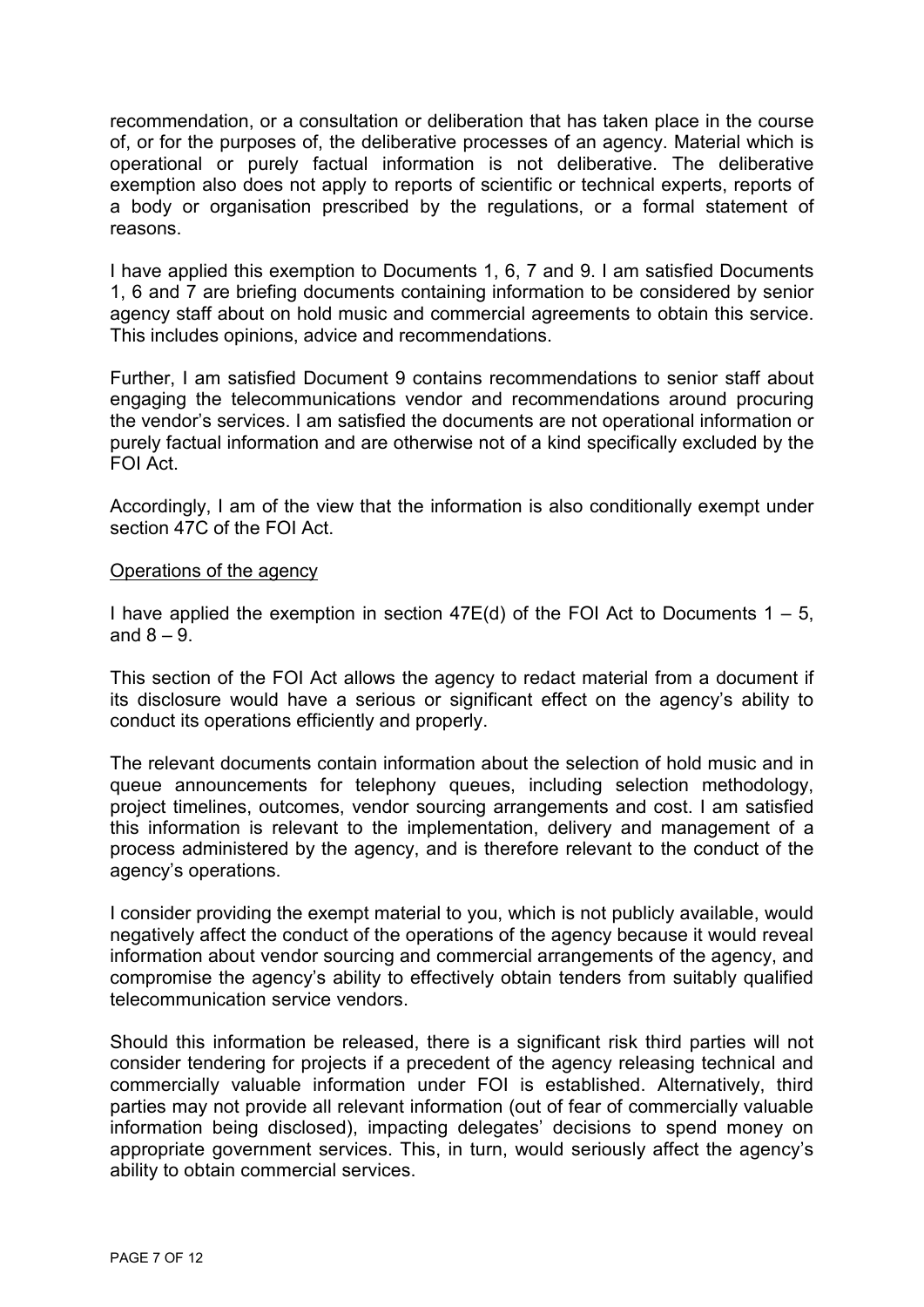# Personal information

I have applied the exemption in section 47F(1) of the FOI Act to parts of Document 7.

Personal information is information or an opinion about an identified individual, or an individual who is reasonably identifiable. It can include a person's name, address, telephone number, date of birth, medical records, bank account details, taxation information and signature. I am satisfied Document 7 contains person information, being the personal information of a member of the public, including their full name and contact number.

I am satisfied the disclosure of this personal information would be unreasonable as you do not have consent from this individual for the release of their personal information. Further, I am satisfied the information is private, not well known to you, and not publicly available. In my view disclosure of this information is unreasonable and no public purpose would be achieved through release.

# Business information

I have applied the exemption in section 47G for the FOI Act to Documents 8 and 9.

This section of the FOI Act allows the agency to withhold material if disclosure of information concerning the business, commercial or financial affairs of an organisation would adversely affect the organisation in respect of its lawful business, commercial or financial affairs.

I am satisfied Documents 8 and 9 contain the business and commercial information of a telecommunications vendor.

In considering whether this conditional exemption applies to the material held by the agency, I conducted a consultation with the telecommunications vendor. Document 8 is an extract from the Managed Telecommunications Service Contract for Music on Hold and, as outlined above, Document 9 is a Project Request.

These documents outline specific services provided to the agency, and provide technical specifications required to complete work in accordance with the contract. I am satisfied the disclosure of these documents would disclose the business affairs of the telecommunications vendor.

I consider providing the exempt material to you, which is not publicly available, would adversely affect this organisation because it would inhibit the vendor's ability to provide services to its clients in the future. Disclosure of the information would place the vendor at a considerable disadvantage in its future business affairs, as it would reveal confidential commercial intelligence to competitors. Furthermore, I have also considered that a Managed Telephone Services Tender is currently in progress, which increases the likelihood that other telecommunications vendors may gain an unfair competitive advantage over the vendor in question if its commercial information is disclosed pursuant to your FOI request.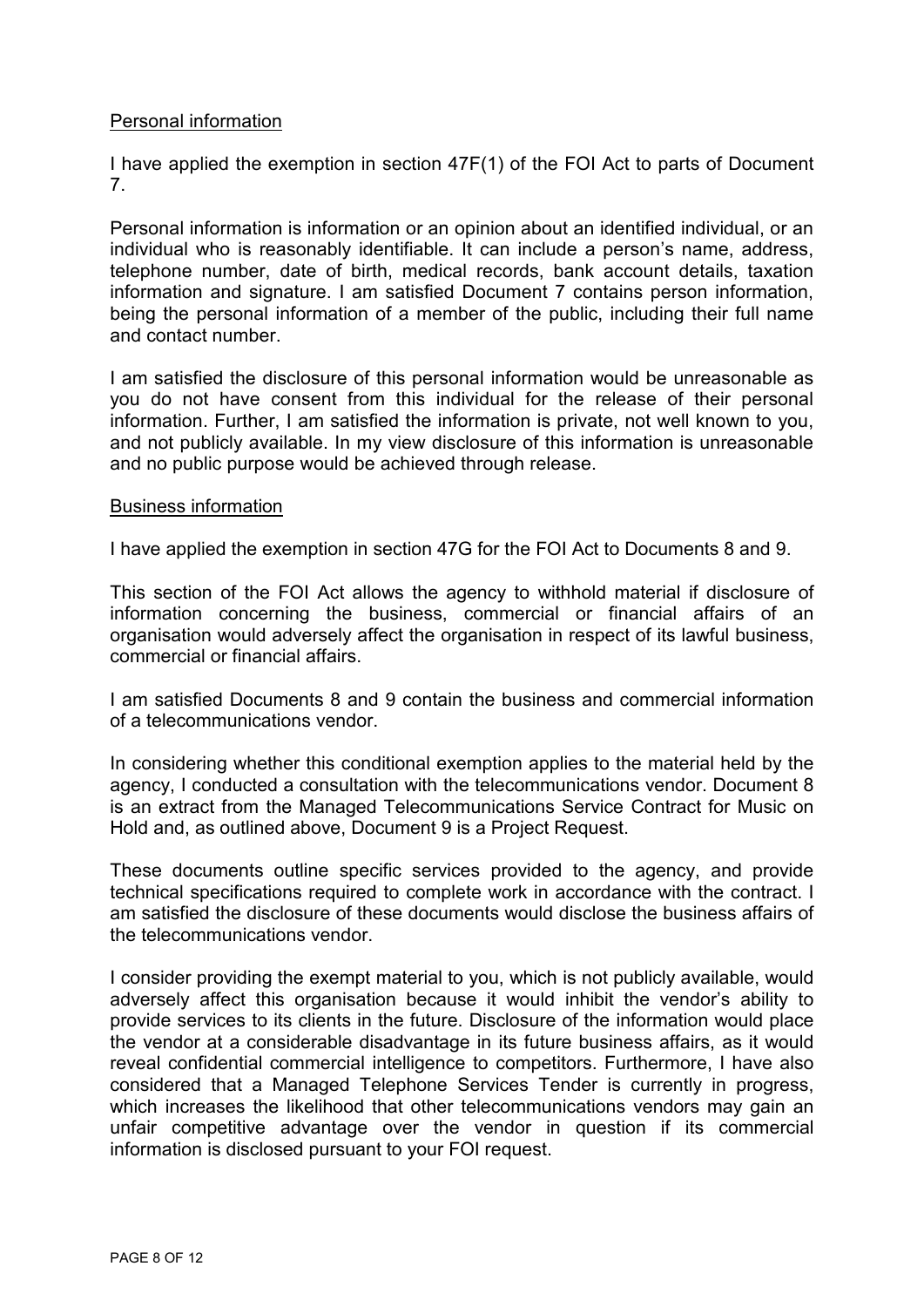While I have no reason to believe you would misuse the exempt material in this way, the FOI Act does not control or restrict use or dissemination of the information once released in response to an FOI request, so I must consider actions any member of the public might take.

# *Public Interest*

Access to conditionally exempt material must be given unless I am satisfied it would not be in the public interest to do so.

I consider the disclosure of the material would generally promote the objects of the FOI Act, which is in the public interest. In addition, disclosure would promote effective oversight of and scrutiny public expenditure and increase discussion on Australian businesses supporting local musicians by using their music for Music on Hold. Further, I consider disclosure would improve government transparency by facilitating access to government information and increase the understanding of government decision making.

However, I also consider disclosure would:

- prejudice individuals' right to privacy
- adversely affect or harm the interests of an individual
- harm the business interests of a telecommunications vendor
- place a telecommunications vendor at a commercial disadvantage in providing future services to the agency and other clients
- inhibit the provision of opinions, advice and recommendations within the agency, which is reasonably likely to diminish decision makers' capacity to make correct value for money decisions
- change the way vendors approach respond to tenders and result in the agency receiving less comprehensive project plans
- prejudice the agency's ability to obtain confidential information from vendors in the future, and
- prejudice the agency's ability to obtain commercial services from vendors in the future, which would in turn significantly prejudice the agency's ability to obtain commercial services at the best value for the Australian tax payer.

On balance, and having weighed the competing factors, I find the public interest factors in favour of disclosing the material are outweighed by the public interest factors against disclosure.

I have not taken into account any of the irrelevant factors set out in section 11B(4) of the FOI Act in making this decision.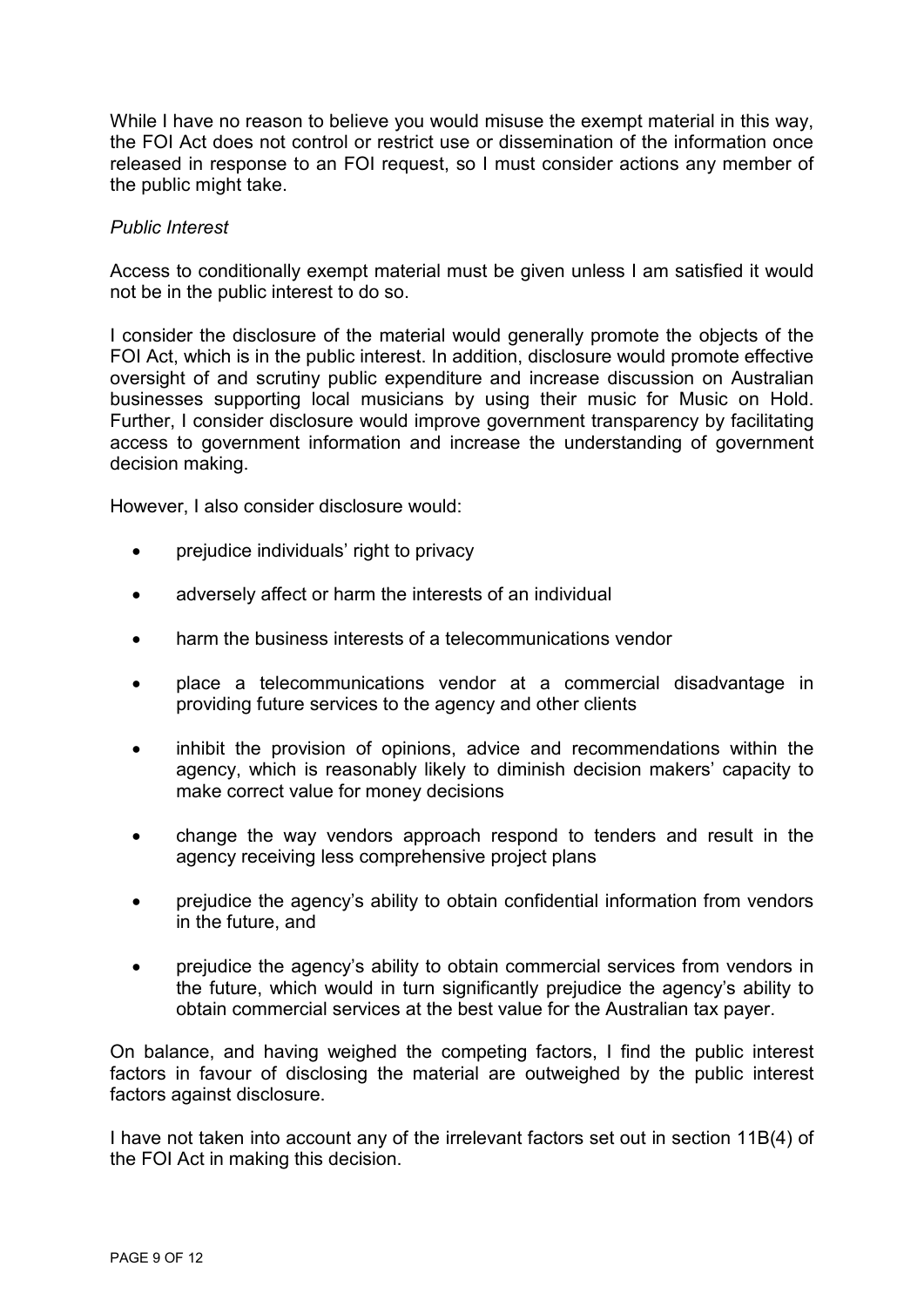# **Summary of my decision**

In conclusion, I have decided to **refuse access** to Documents 1 - 9.

I have decided:

- Document 9 is exempt in full under section 47 of the FOI Act
- Documents 1,  $6 7$  and 9 are conditionally exempt in full under section 47C of the FOI Act, and disclosure would be contrary to the public interest for the purposes of section 11A(5)
- Documents 1 5 and 8  $-$  9 are conditionally exempt in full under section 47E(d), and disclosure would be contrary to the public interest for the purposes of section 11A(5)
- Document 7 is conditionally exempt in part under section 47F(1), and disclosure would be contrary to the public interest for the purposes of section 11A(5), and
- Documents 8 and 9 are exempt in full under section 47G of the FOI Act, and disclosure would be contrary to the public interest for the purposes of section 11A(5).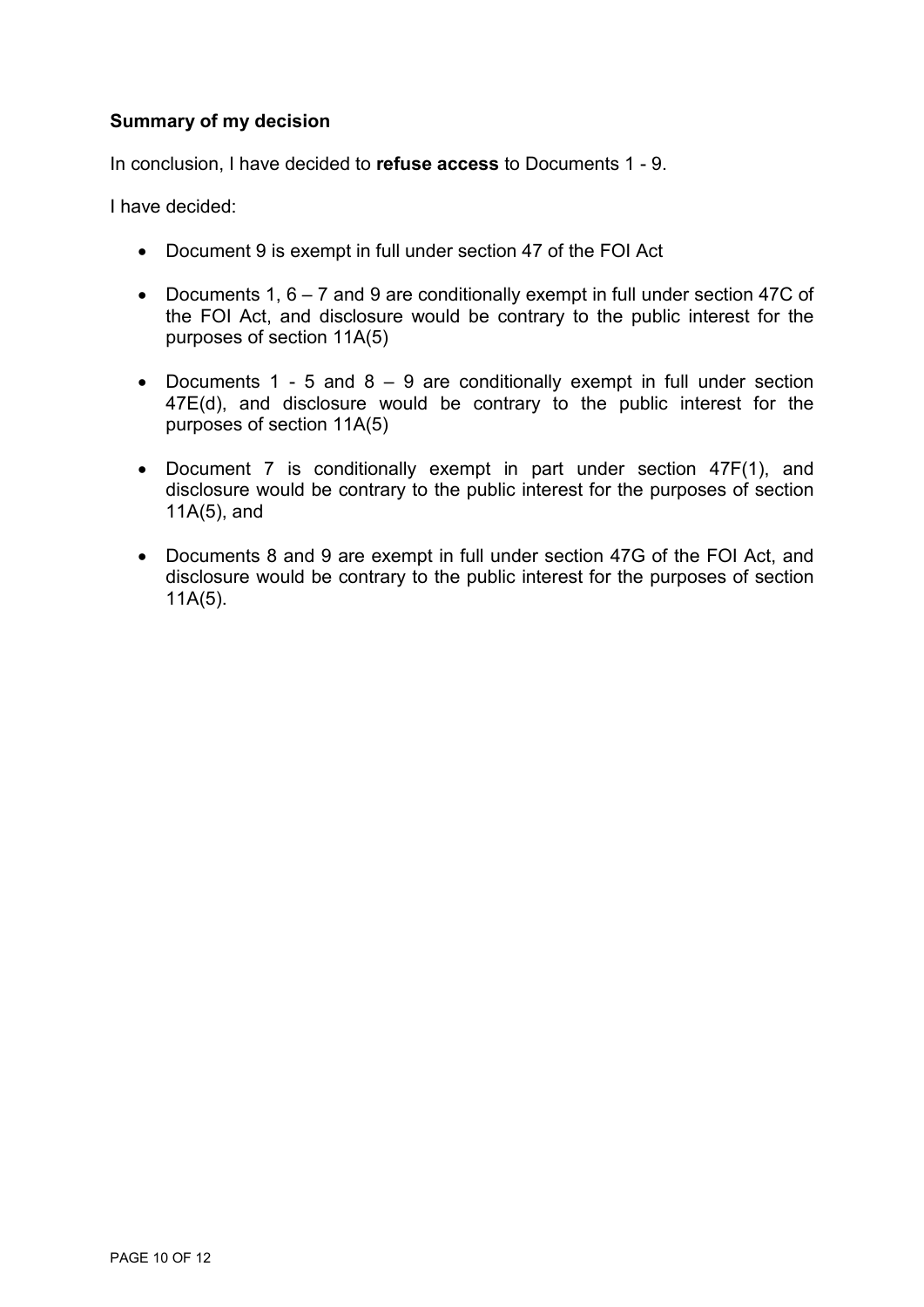# **INFORMATION ON RIGHTS OF REVIEW**

# *FREEDOM OF INFORMATION ACT 1982*

#### **Asking for a full explanation of a Freedom of Information decision**

Before you ask for a formal review of a FOI decision, you can contact us to discuss your request. We will explain the decision to you. This gives you a chance to correct misunderstandings.

## **Asking for a formal review of an Freedom of Information decision**

If you still believe a decision is incorrect, the *Freedom of Information Act 1982* (**FOI Act**) gives you the right to apply for a review of the decision. Under sections 54 and 54L of the FOI Act, you can apply for a review of an FOI decision by:

- 1. an Internal Review Officer in Services Australia (the **agency**); and/or
- 2. the Australian Information Commissioner.

**Note 1:** There are no fees for these reviews.

#### **Applying for an internal review by an Internal Review Officer**

If you apply for internal review, a different decision maker to the agency delegate who made the original decision will carry out the review. The Internal Review Officer will consider all aspects of the original decision and decide whether it should change. An application for internal review must be:

- made in writing
- made within 30 days of receiving this letter
- sent to the address at the top of the first page of this letter.

**Note 2:** You do not need to fill in a form. However, it is a good idea to set out any relevant submissions you would like the Internal Review Officer to further consider, and your reasons for disagreeing with the decision.

#### **Applying for external review by the Australian Information Commissioner**

If you do not agree with the original decision or the internal review decision, you can ask the Australian Information Commissioner to review the decision.

If you do not receive a decision from an Internal Review Officer in the agency within 30 days of applying, you can ask the Australian Information Commissioner for a review of the original FOI decision.

You will have 60 days to apply in writing for a review by the Australian Information **Commissioner** 

#### You can **lodge your application**:

Online: **[www.oaic.gov.au](http://www.oaic.gov.au/)**